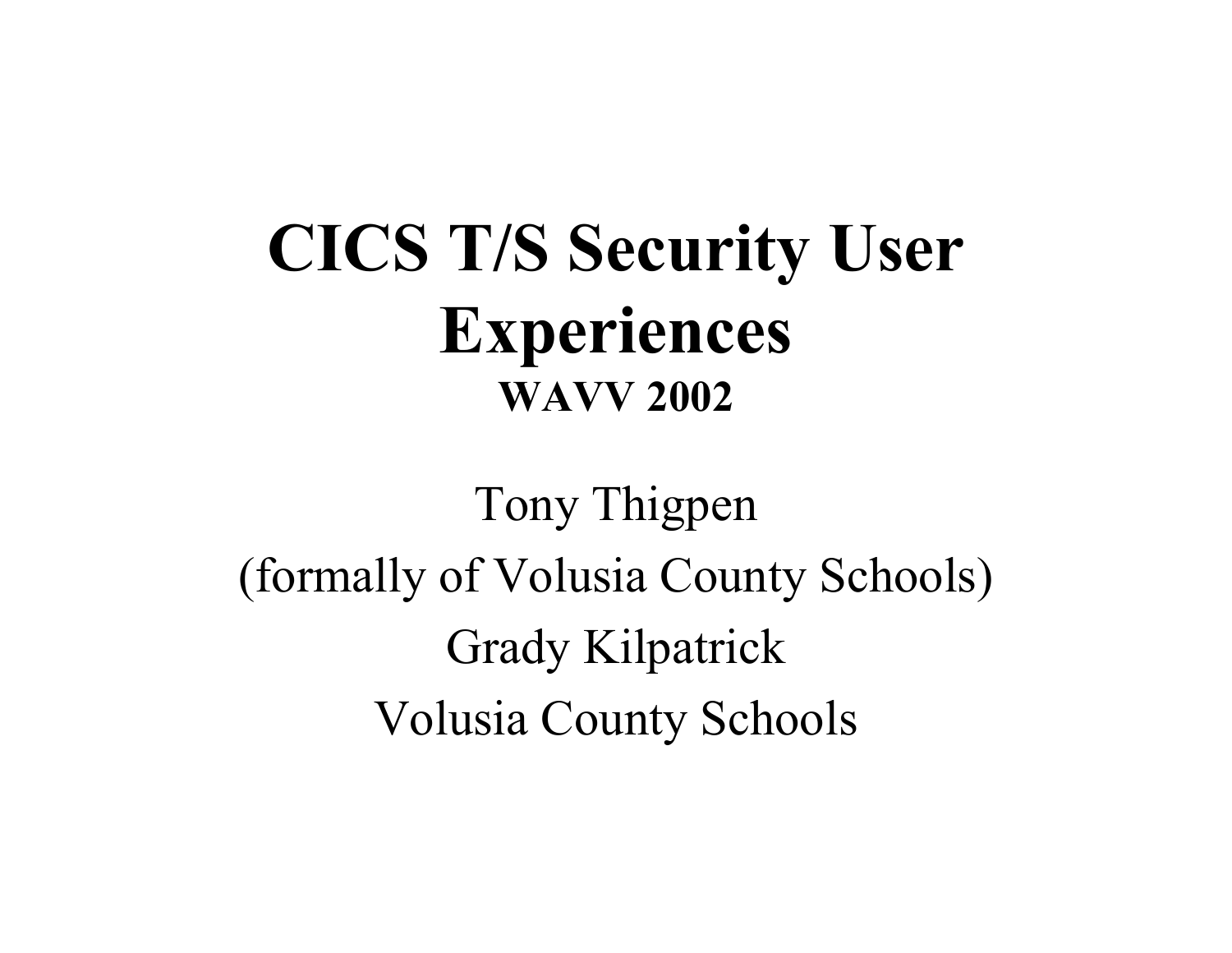### Volusia County Schools

- 2000+/- CICS users
- 5 Production CICSs
- 5 Development CICSs
- 2 Systems test CICSs
- Converted to CA-Top Secret 3.0 in fall 1999
	- Hear more: CICS/TS User Experience
		- Monday 10:30, User 1
- Were using CA-Top Secret 2.3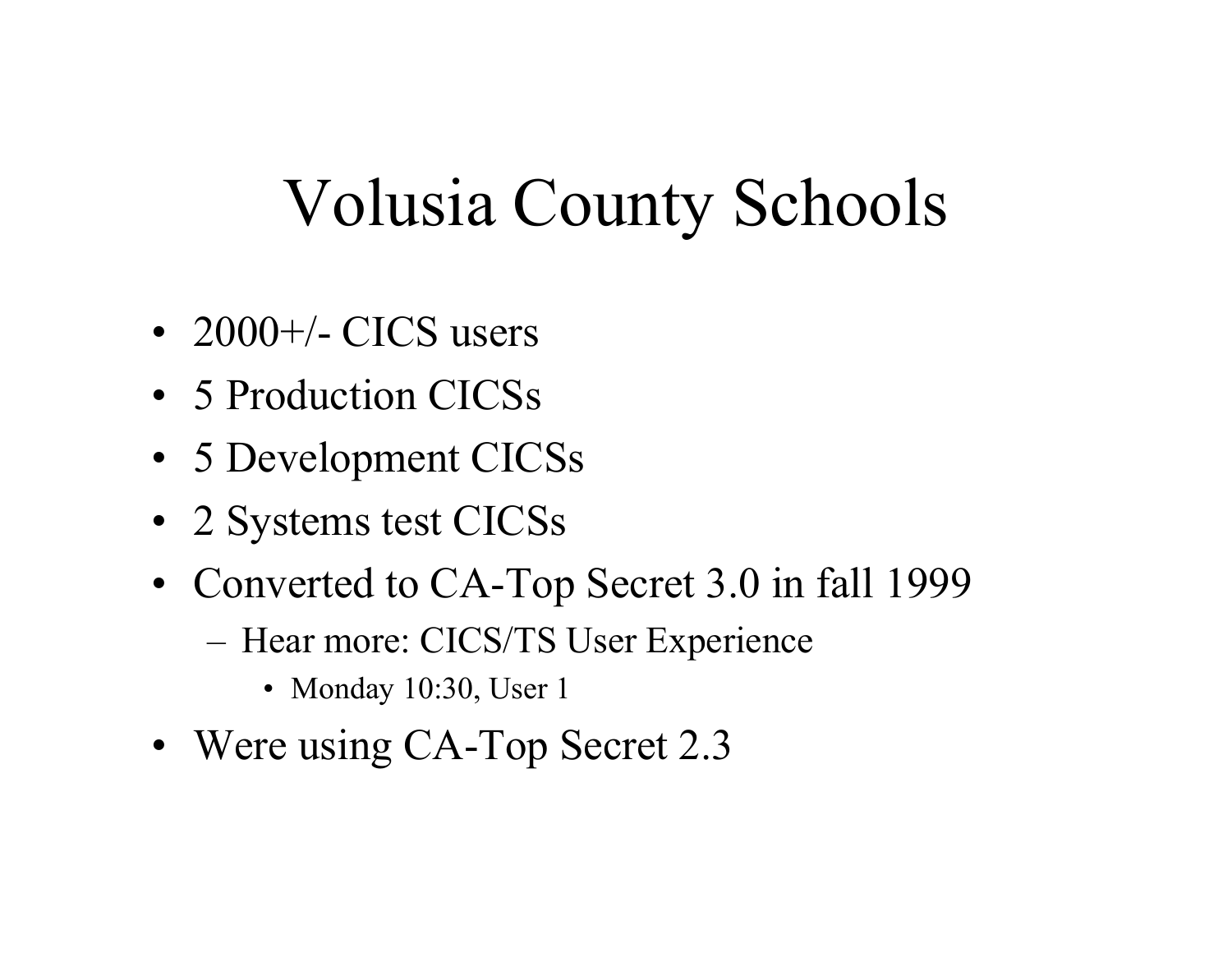## CICS/TS Security Options

- B S M
- ESM
	- CA-Top Secret
	- –BIM-Alert/CICS
	- Others?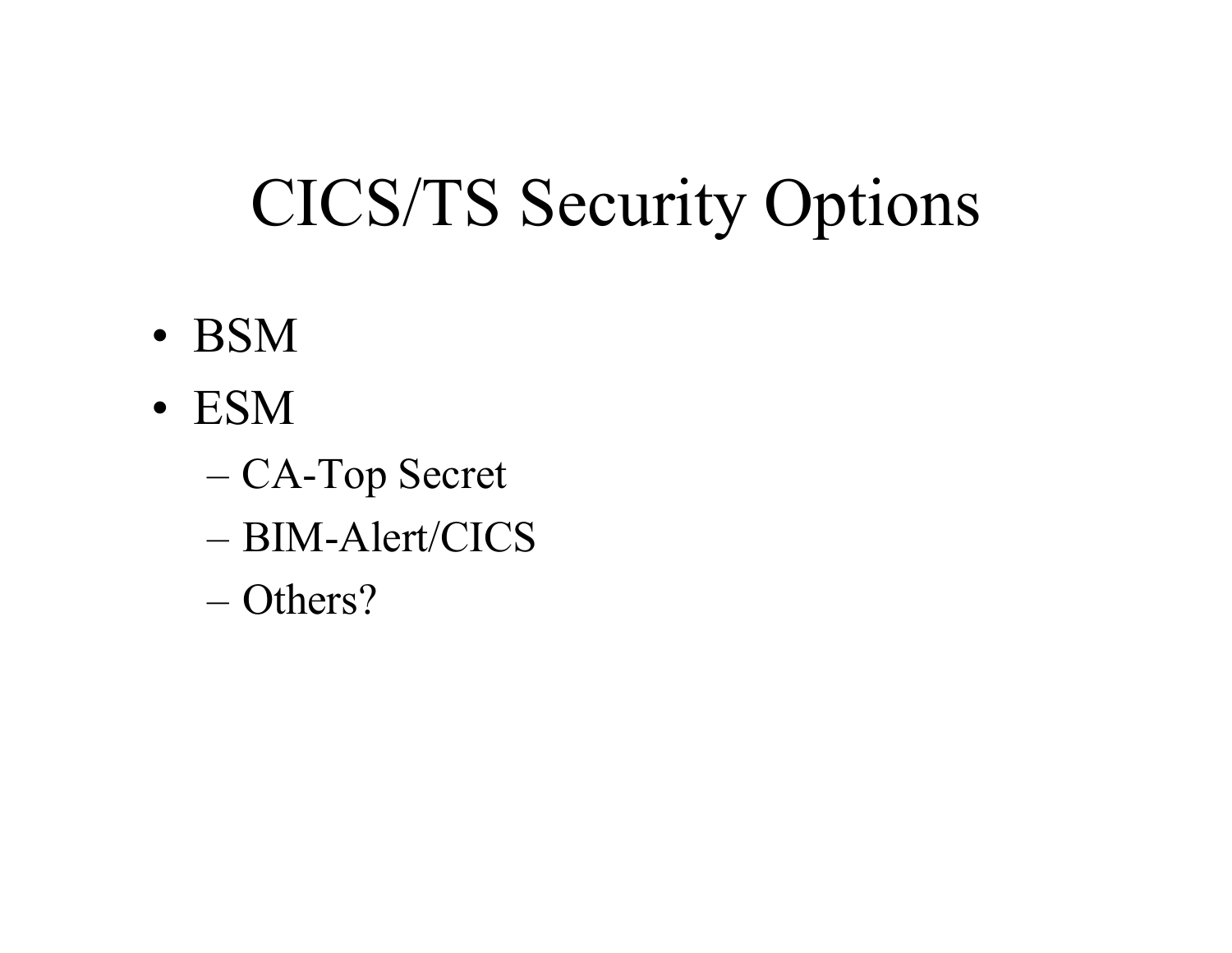## **BSM**

- Limited function with CICS/TS
	- Transaction security only
	- No RSL support
- Only for CICS/TS, not CICS 2.3
	- Must duplicate security changes during conversion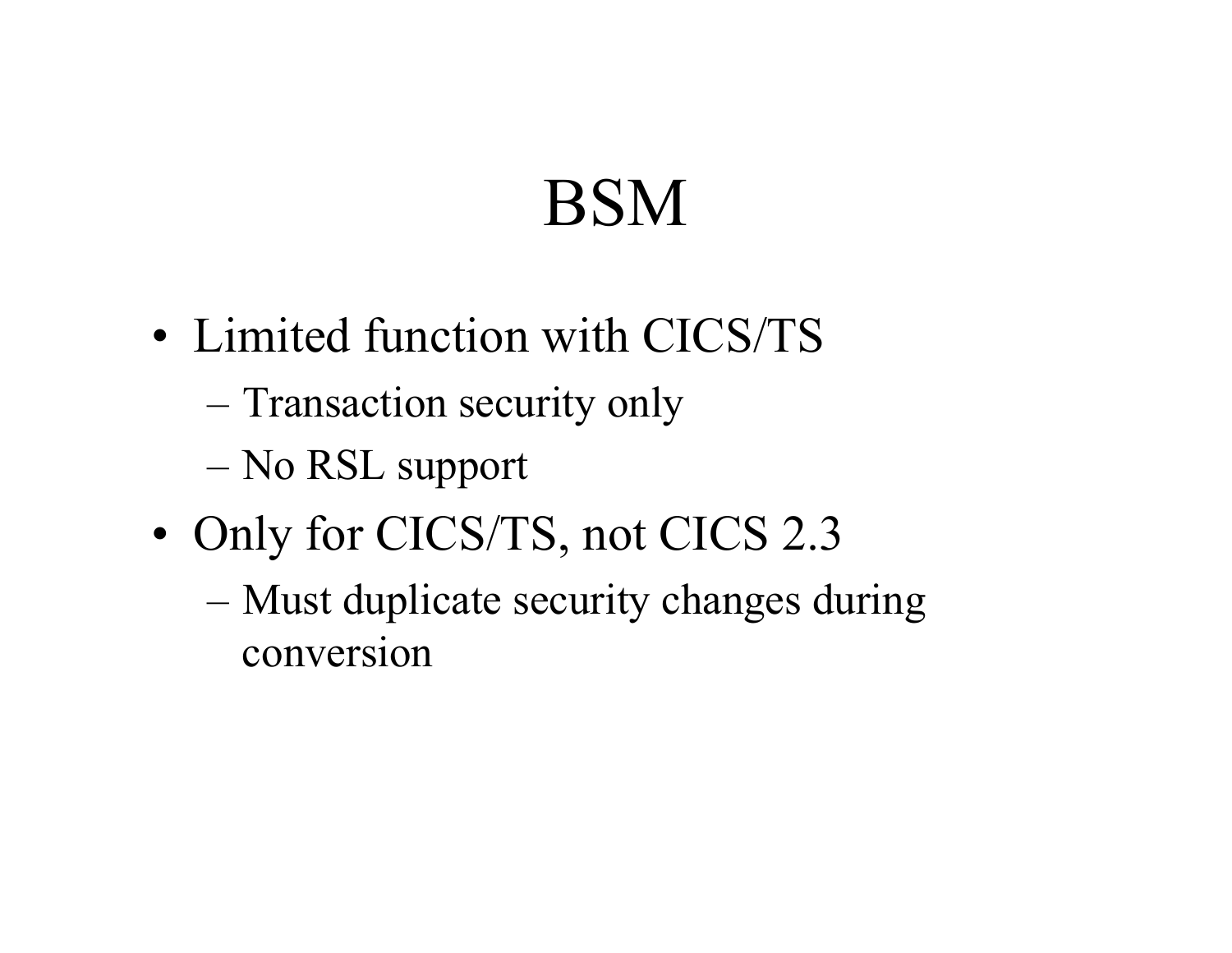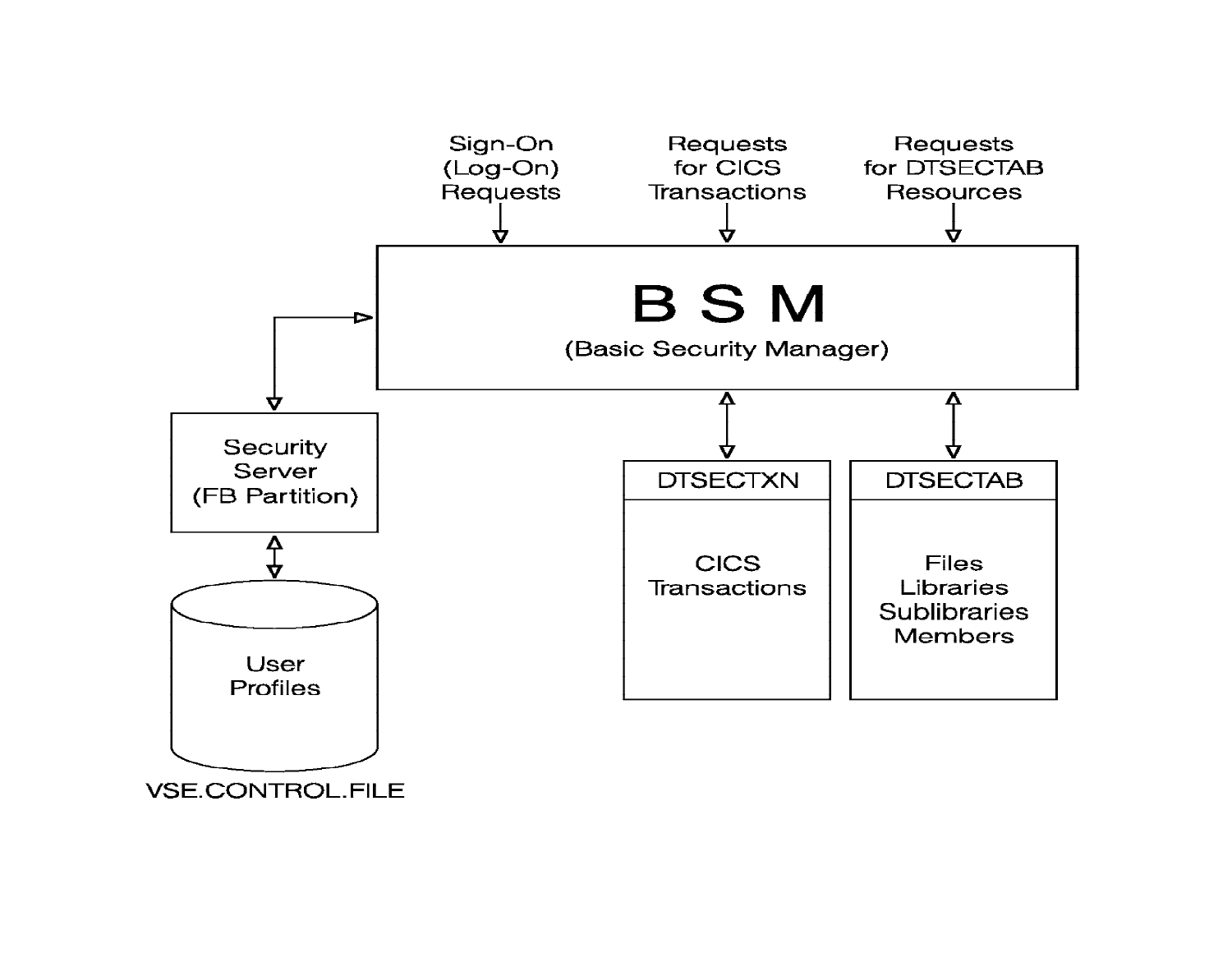## SIT Security Settings

- •DFLTUSER
- ESMEXITS
- •PLTPISEC
- PLTPIUSR
- RESSEC
- SEC
- SECPRFX
- XCMD
- XDCT
- XAPPC
- XFCT
- XJCT
- XPCT
- •XPPT
- XPSB
- •XTRAN
- XTST
- XUS E R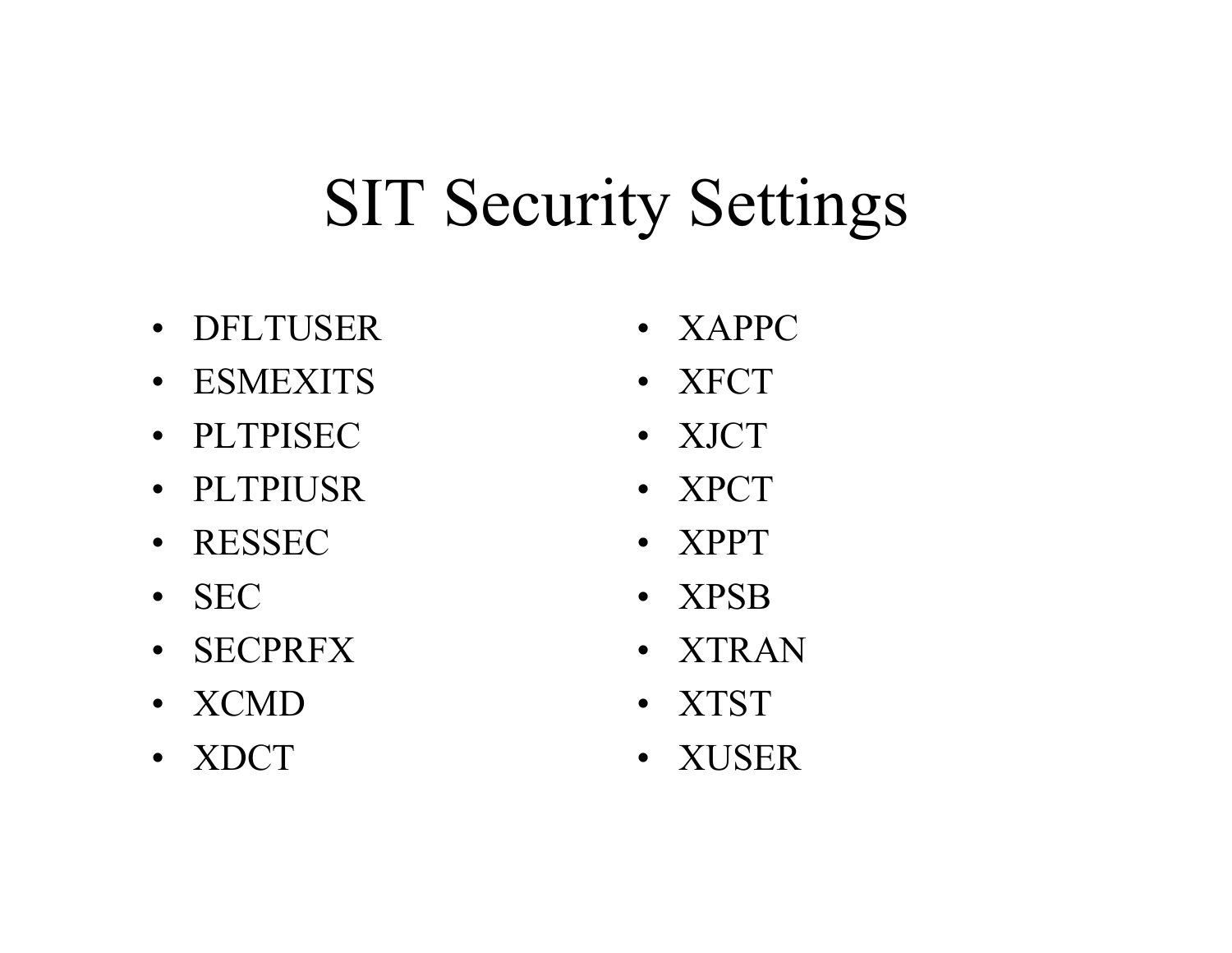## ACIDs

- The ACID (Accessor ID) is the USERID
- Several ACIDs within CICS
	- – The ACID of the CICS region job
		- \* \$\$ JOB ... SEC=(userid, password)
		- // ID USER=userid, PWD=password
	- – The ACID of the CICS user signed on
		- IUI User
		- CESN
	- – The default ACID when there is no CICS user signed on
		- DFLTUSER=
	- – The ACID for PLTPI processing
		- PLTPIUSR=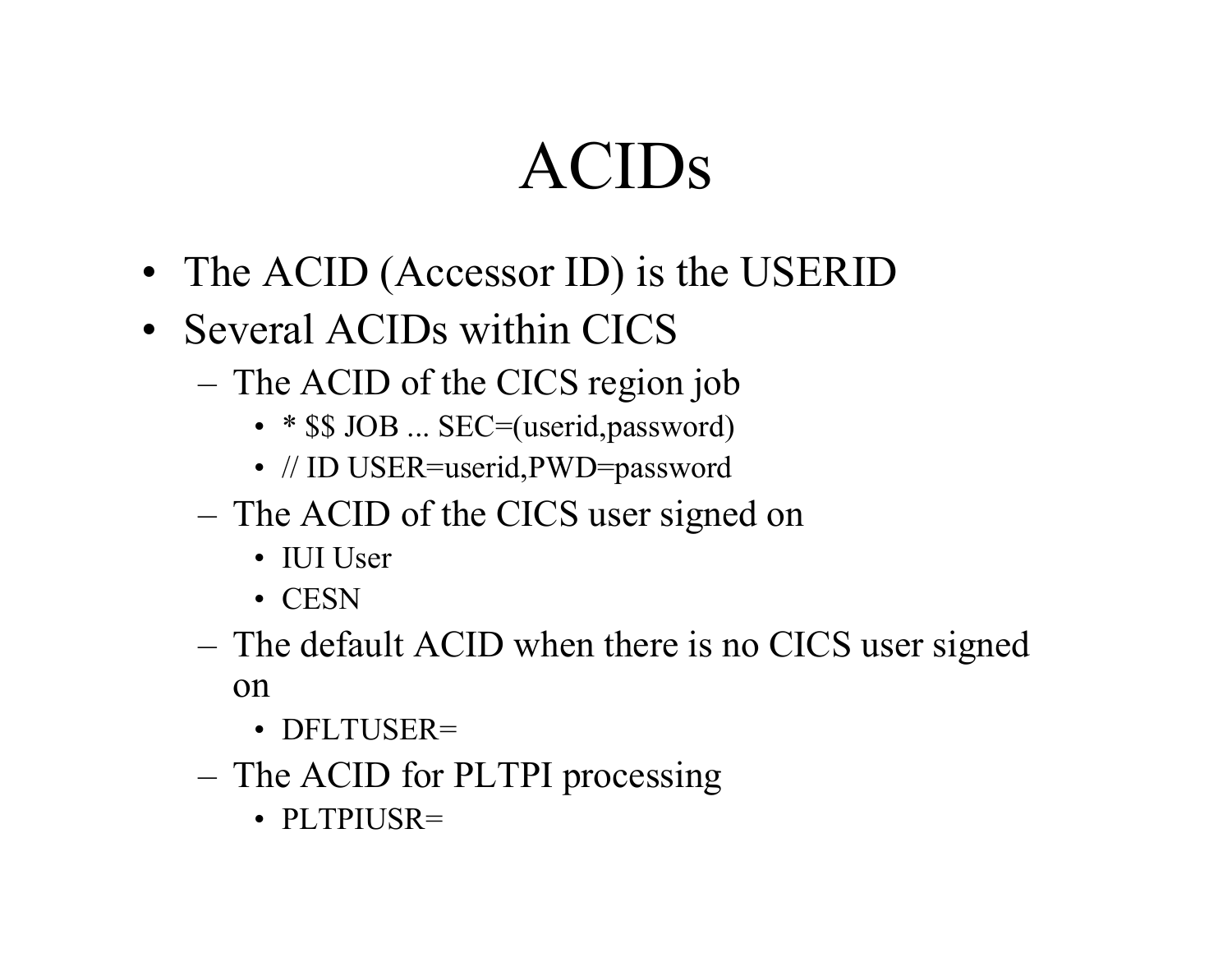## Quirks

- CEMT INQ TRANS(\*) only displays transactions you have access to
- SPI interface requires additional security settings for the user
- The statistics transaction requires many additional security permissions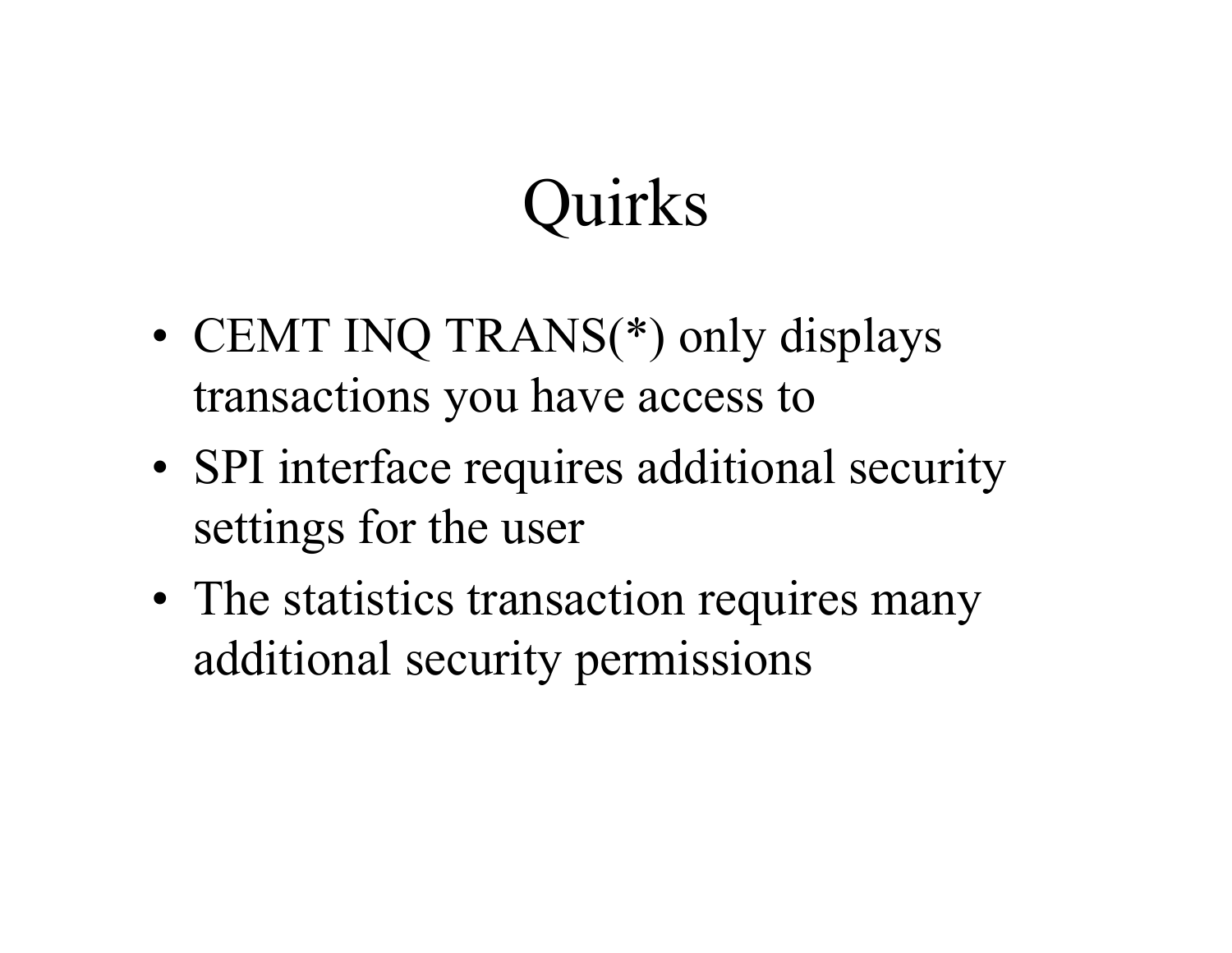## CA-Top Secret

- •• Security options that affect CICS – O T RAN
	- SPI
	- CONS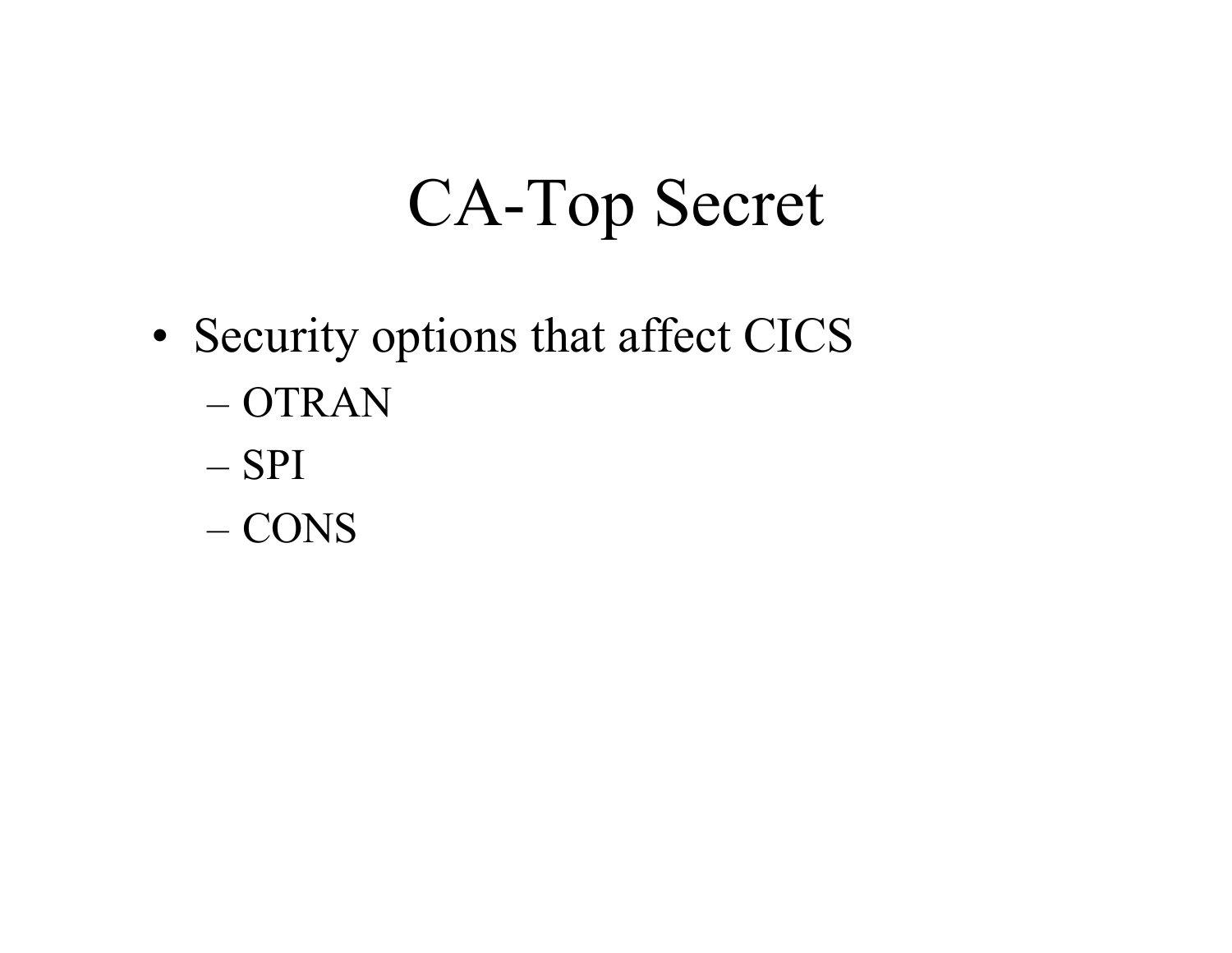## CA-Top Secret

- •• Basic setup
	- –Resources should be in their own Zone
	- –Profiles are a division in the resource zone
	- Different types of resources in different Divisions within the resource zone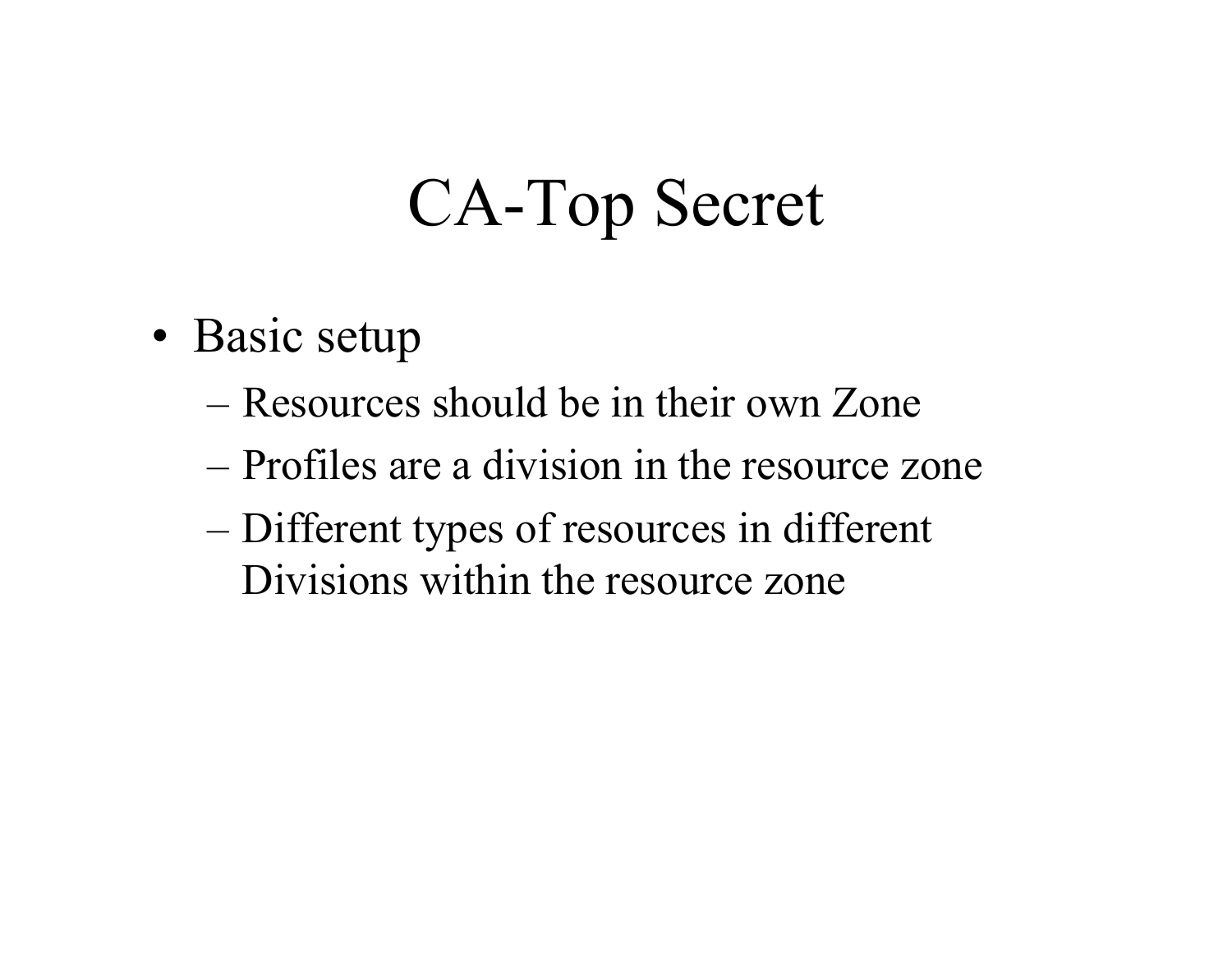- CRE(FILE) TYPE(DIVISION)
- CRE(LIBR) TYPE(DIVISION)
- CRE(PROG) TYPE(DIVISION)
- CRE(SPI) TYPE(DIVISION)
- CRE(TRAN) TYPE(DIVISION)
- CRE(VCSPROFS) TYPE(DIVISION)
- •CREATE(RES OURCE) TYPE(ZONE)

### CA-Top Secret Resources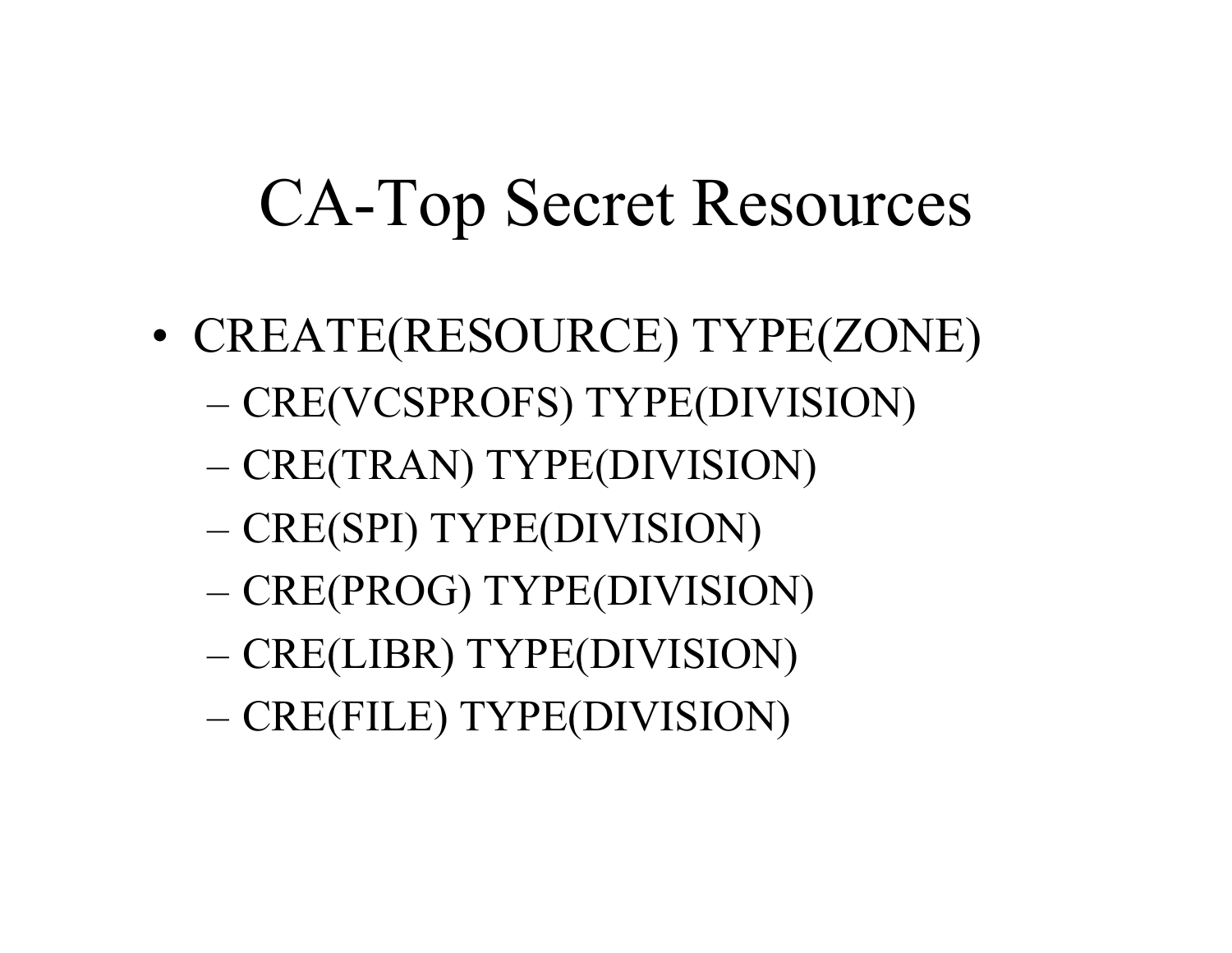- CRE(PROFSUB) TYPE(PROFILE)
- CRE(PROFCICS) TYPE(PROFILE)
- CRE(PROFOPR) TYPE(PROFILE)
- CRE(PROFPGM) TYPE(PROFILE)
- CRE(PROFSYS) TYPE(PROFILE)
- CRE(EVERYMIS) TYPE(PROFILE)
- CRE(EVERYONE) TYPE(PROFILE)
- •• CREATE(VCSPROFS) TYPE(DIVISION)

### CA-Top Secret Profiles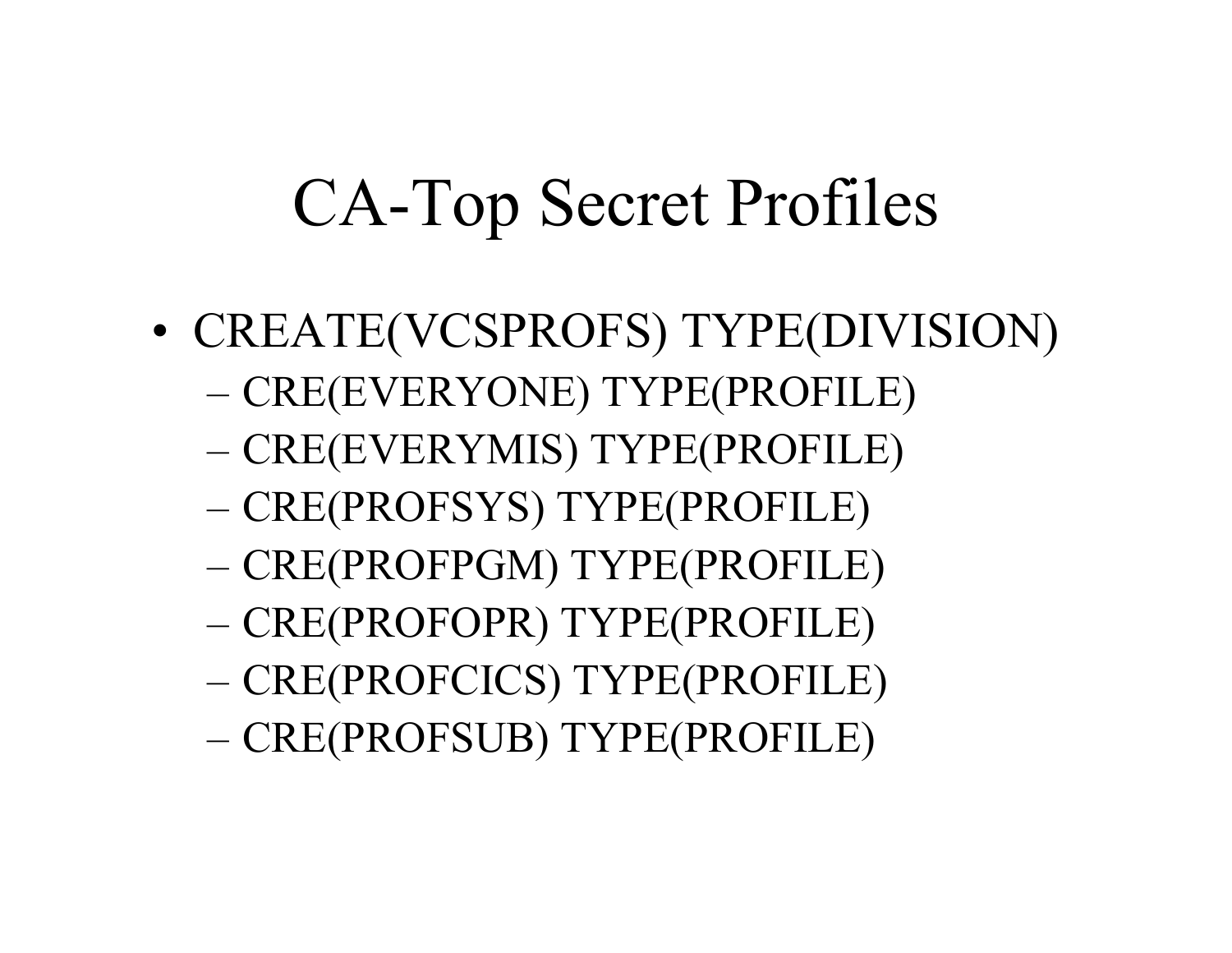# CA-Top Secret Profiles

- A single user will have access to multiple profiles
- Set up model users for each type of user
	- –– CRE(BASEOPR) TYPE(USER) DEPT(OPER)
	- ADDTO(BASEOPR) PROFILE (PROFOPR,EVERYMIS,EVERYONE)
	- ADDTO(BASEOPR) VSEMCON
- When creating the a new operations user, use BASEOPR as a model
- Requires the use of the "ALLMERGE" option
- Some options (like MISCx) are not copied from model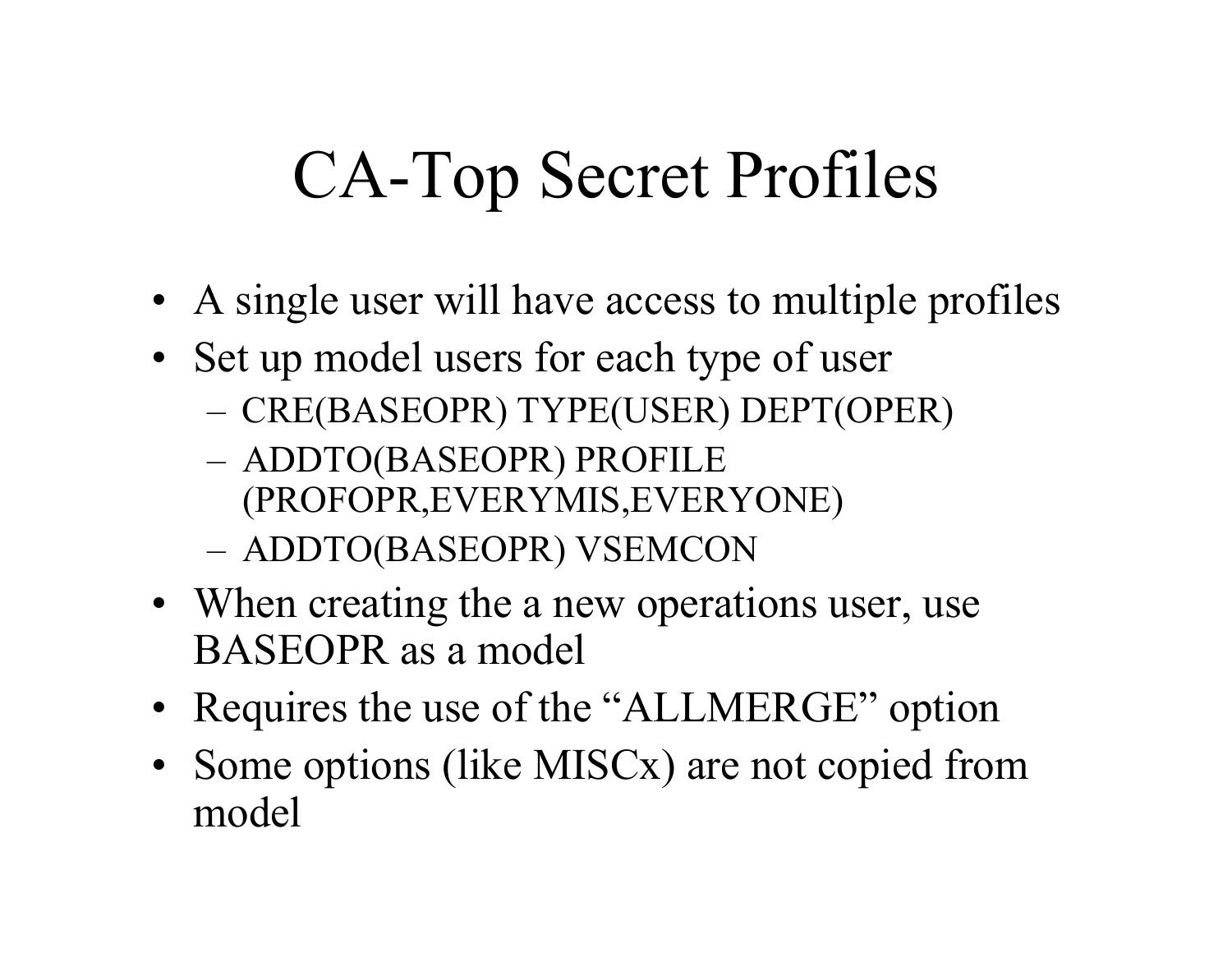## OTRAN

- CREATE(TRANIBM) TYPE(DEPT)
	- ADDTO(TRANIBM) OTRAN(CEBR)
	- PERMIT(PROFPGM) OTRAN(CEBR)
	- PERMIT(PROFSYS) OTRAN(CEBR) ACC(ALL)
	- PERMIT(PROFCICS) OTRAN(CEBR) ACC(COLLECT)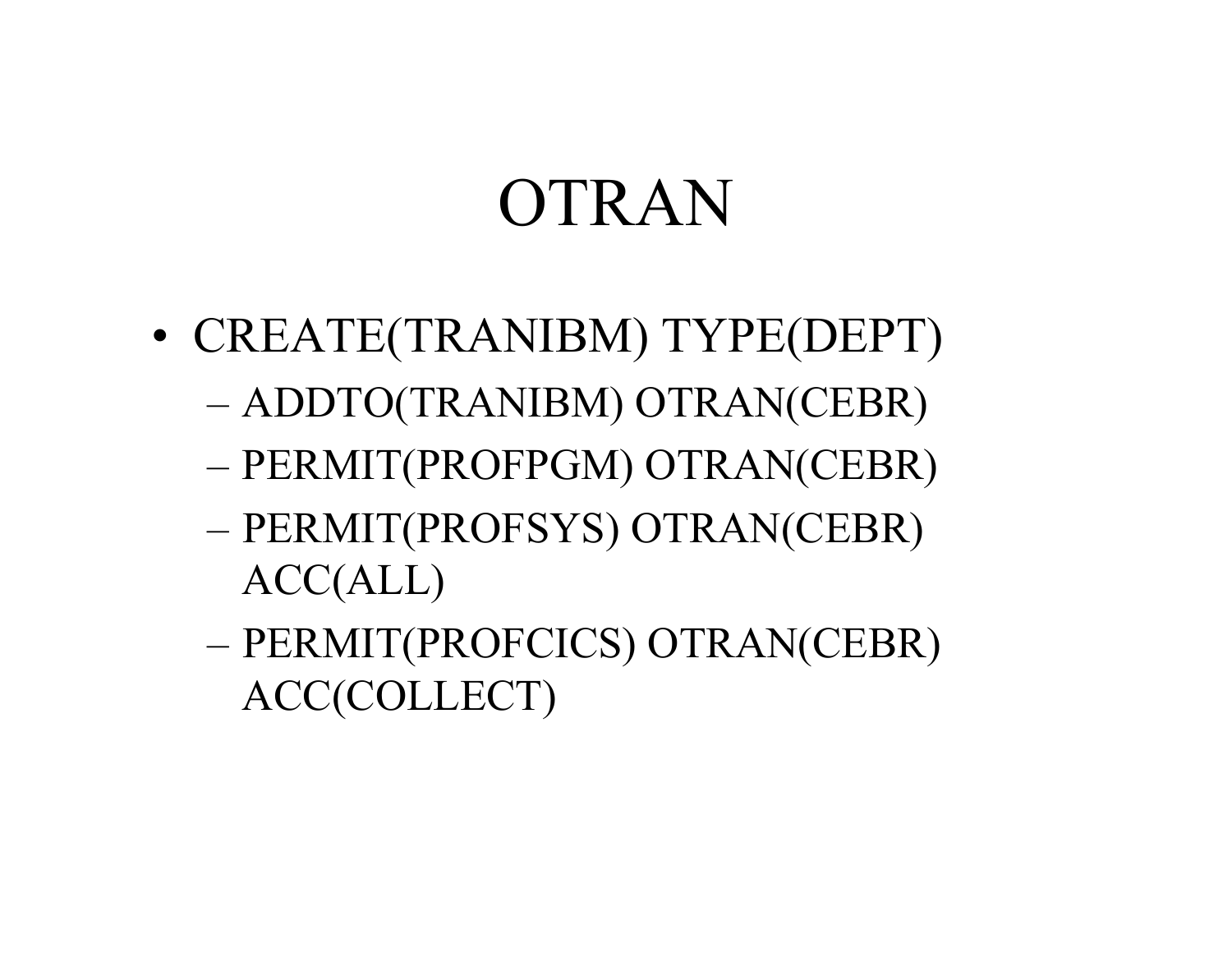## OTRAN QUIRKS

• Some transactions do SPI commands – PERMIT(EVERYONE) OTRAN(SPYL) ACCESS(EXECUTE,INQUIRE)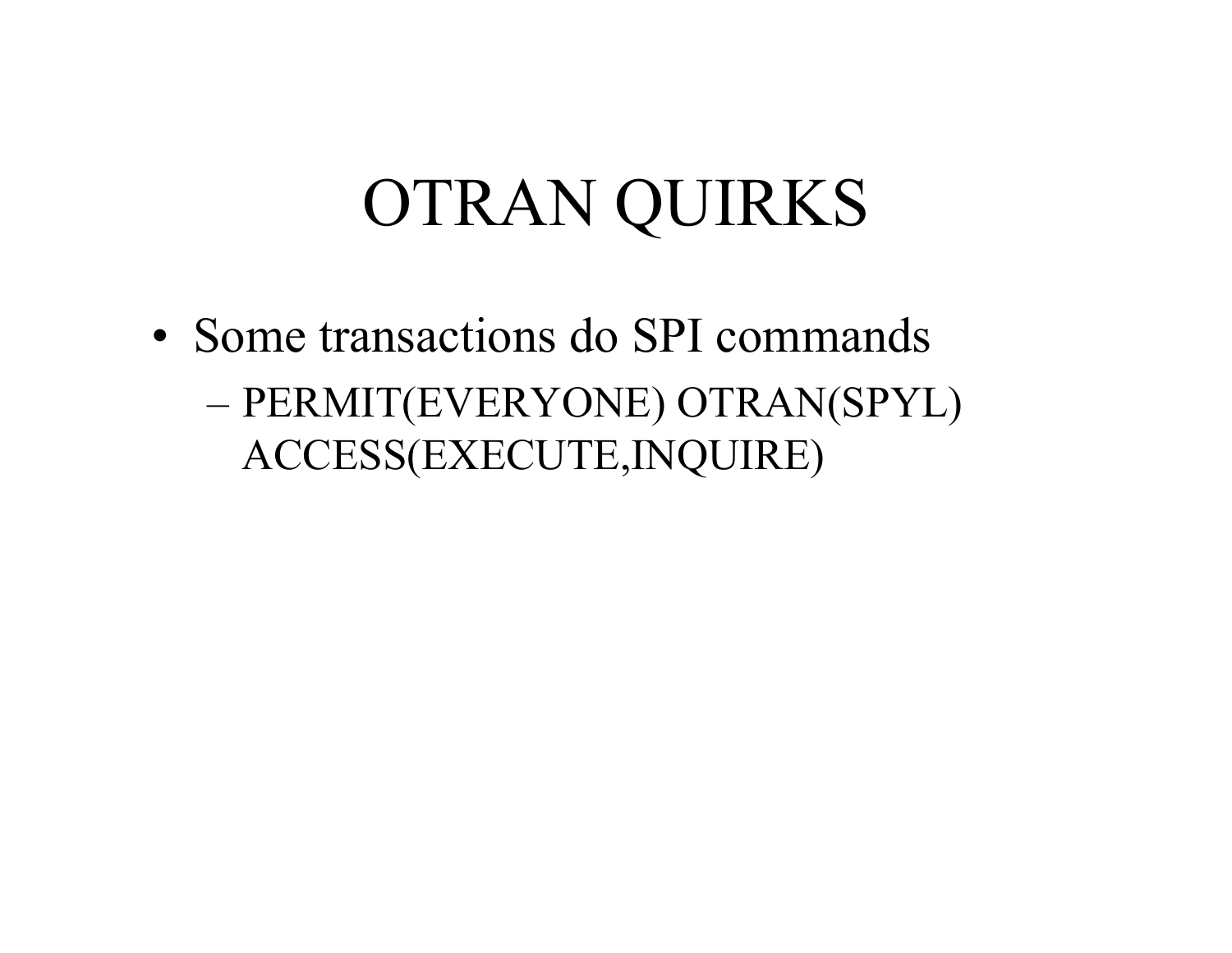# SPI

• CREATE(SPIALL) TYPE(DEPT) ADDTO(SPIALL) SPI(AUTINSTM) ADDTO(SPIALL) SPI(AUTOINST) ADDTO(SPIALL) SPI(COLLECT) ADDTO(SPIALL) SPI(CONNECTI) ADDTO(SPIALL) SPI(DELETESH) ADDTO(SPIALL) SPI(DSNAME) And a LOT more may be needed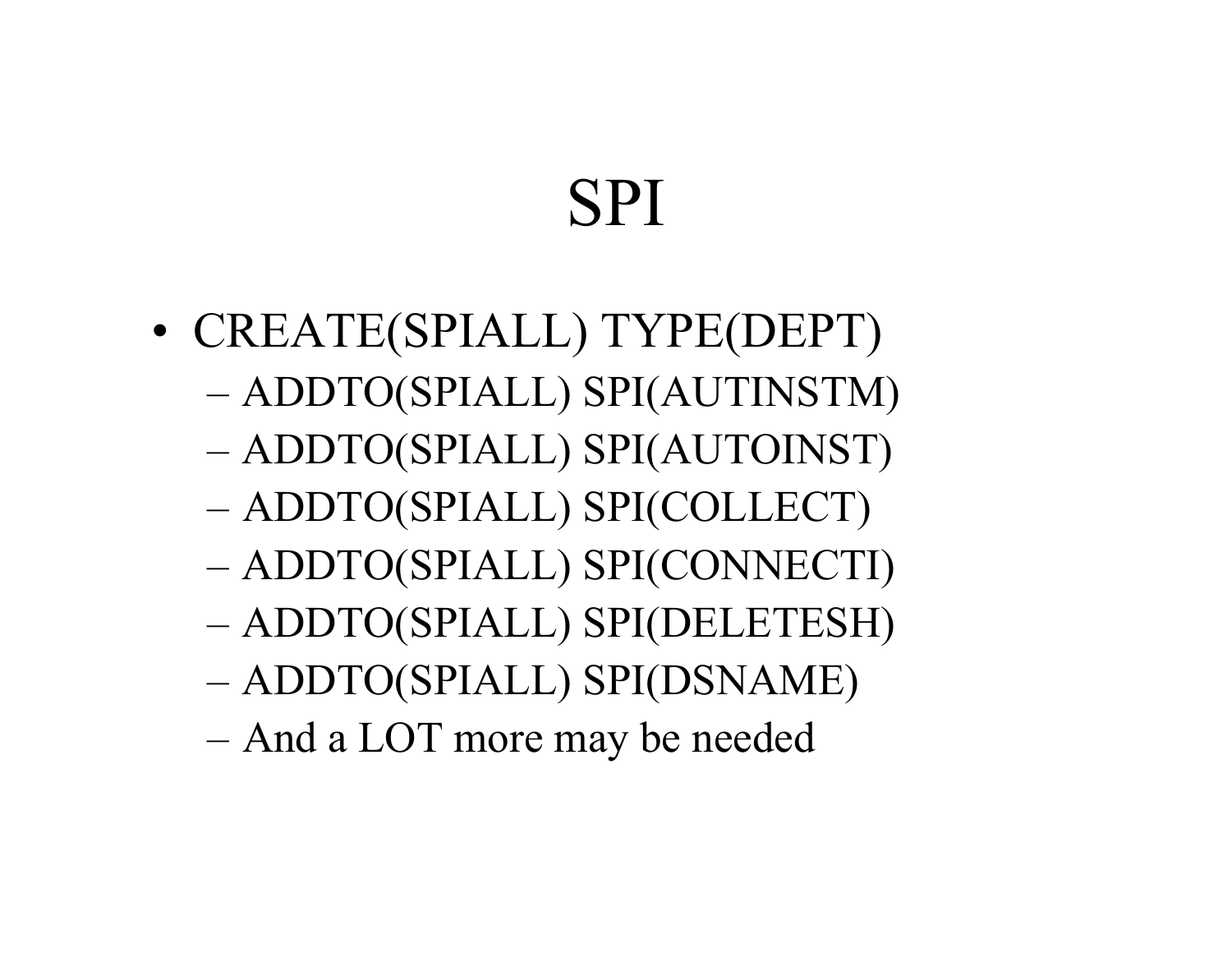- PERMIT(CNSL) SPI(PROG) ACCESS(ALL)
- PERMIT(EVERYONE) SPI(PROG) ACCESS(INQUIRE)
- PERMIT(EVERYONE) SPI(FILE) ACCESS(INQUIRE,SET)
- PERMIT(EVERYONE) SPI(EXITPROG) ACC(SET)

## SPI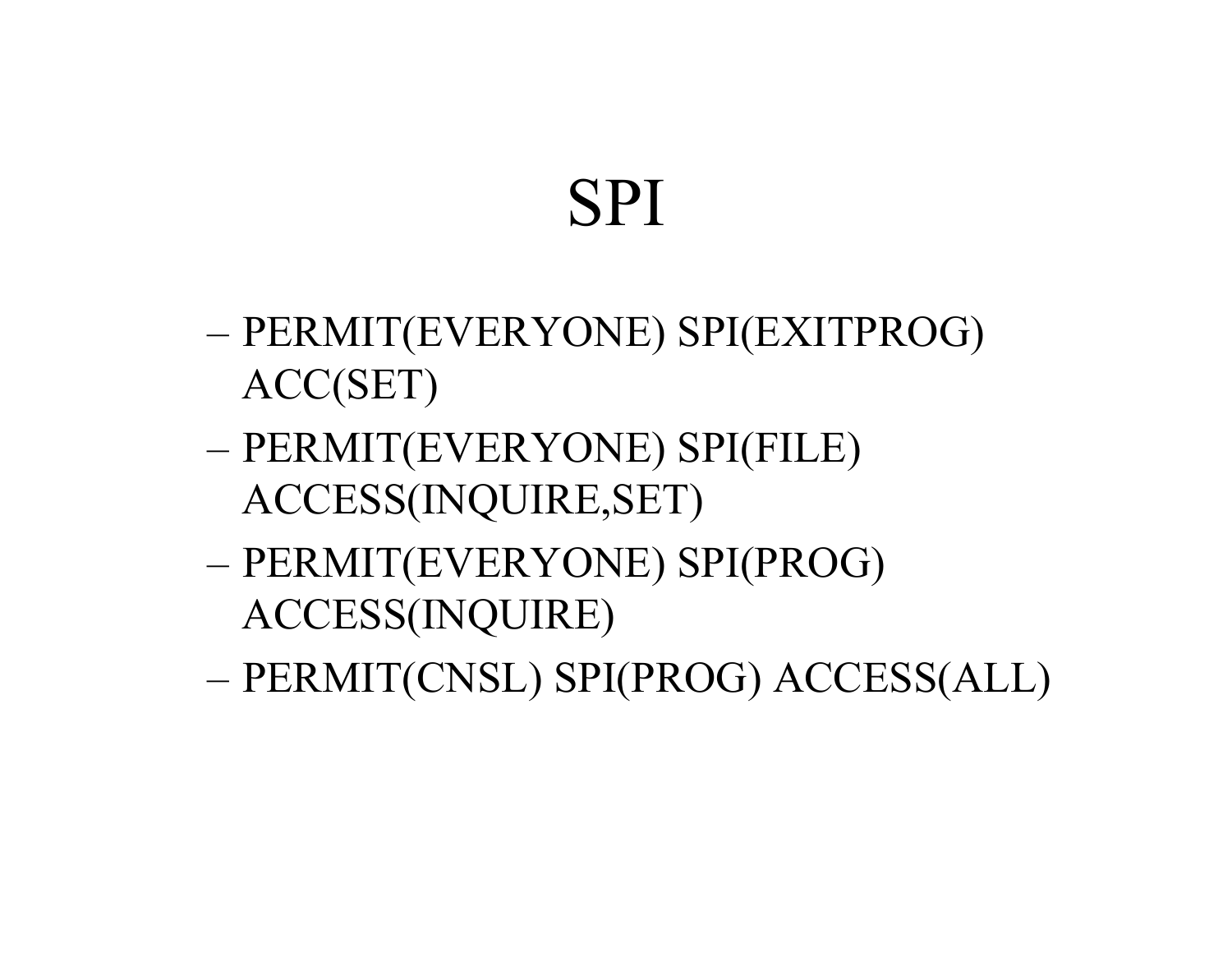### CONSOLE

- CREATE(OPRCON) TYPE(DEPT)
	- –– CREATE(CNSL) TYPE(USER) SOURCE(CNSL) FAC(CICSPROD,CICSTEST) PASSWORD(NOPW,0) OPIDENT(CNL)
	- –PERMIT(CNSL) OTRAN(CEMT) ACC(ALL)
	- –ADDTO(CNSL)

ADDTO(CNSL)

–

TRANSACTION(CICSTEST),(CEMT))

- TRANSACTION(CICSPROD,(CEMT))
- 
- 
- 
- 
-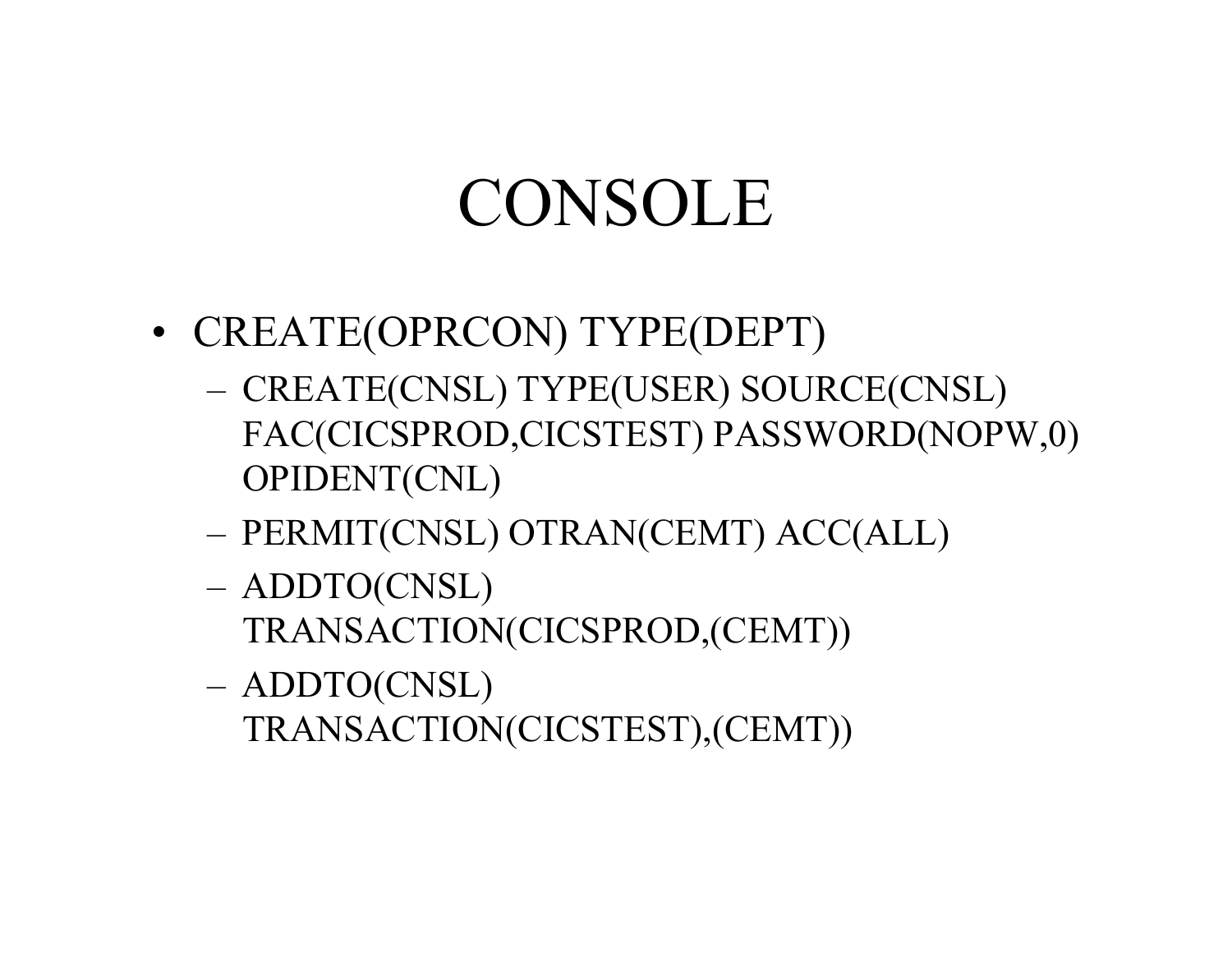#### **Datasets**

- For Batch access, Datasets are protected by DSN
- For CICS access, VCS chose to not implement CICS Userid access
	- XFCT=NO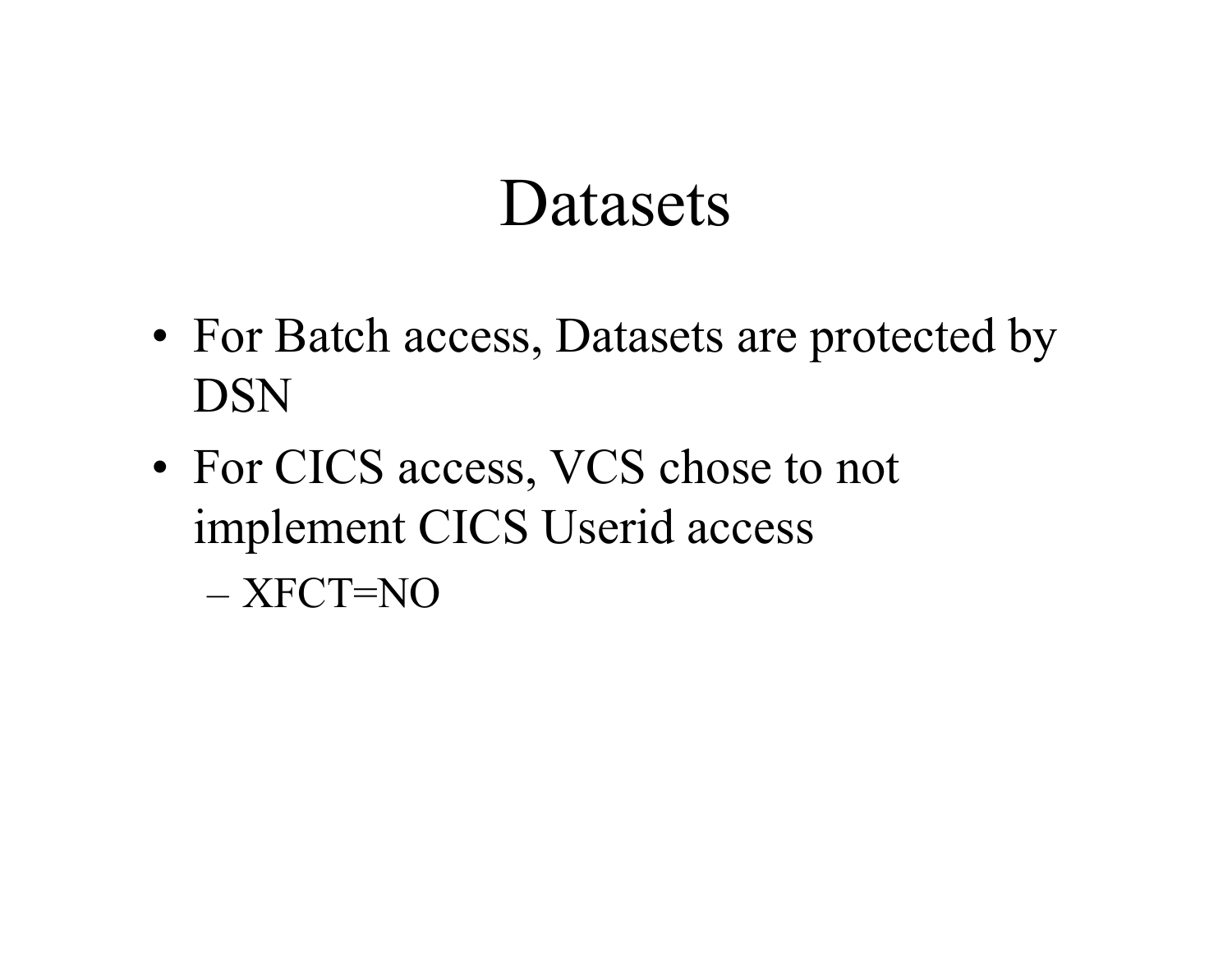### The X's

- XCMD
- XDCT
- XAPPC
- XFCT
- XJCT
- XPCT
- XPPT
- XPSB
- XTRAN
- XTST
- XUSER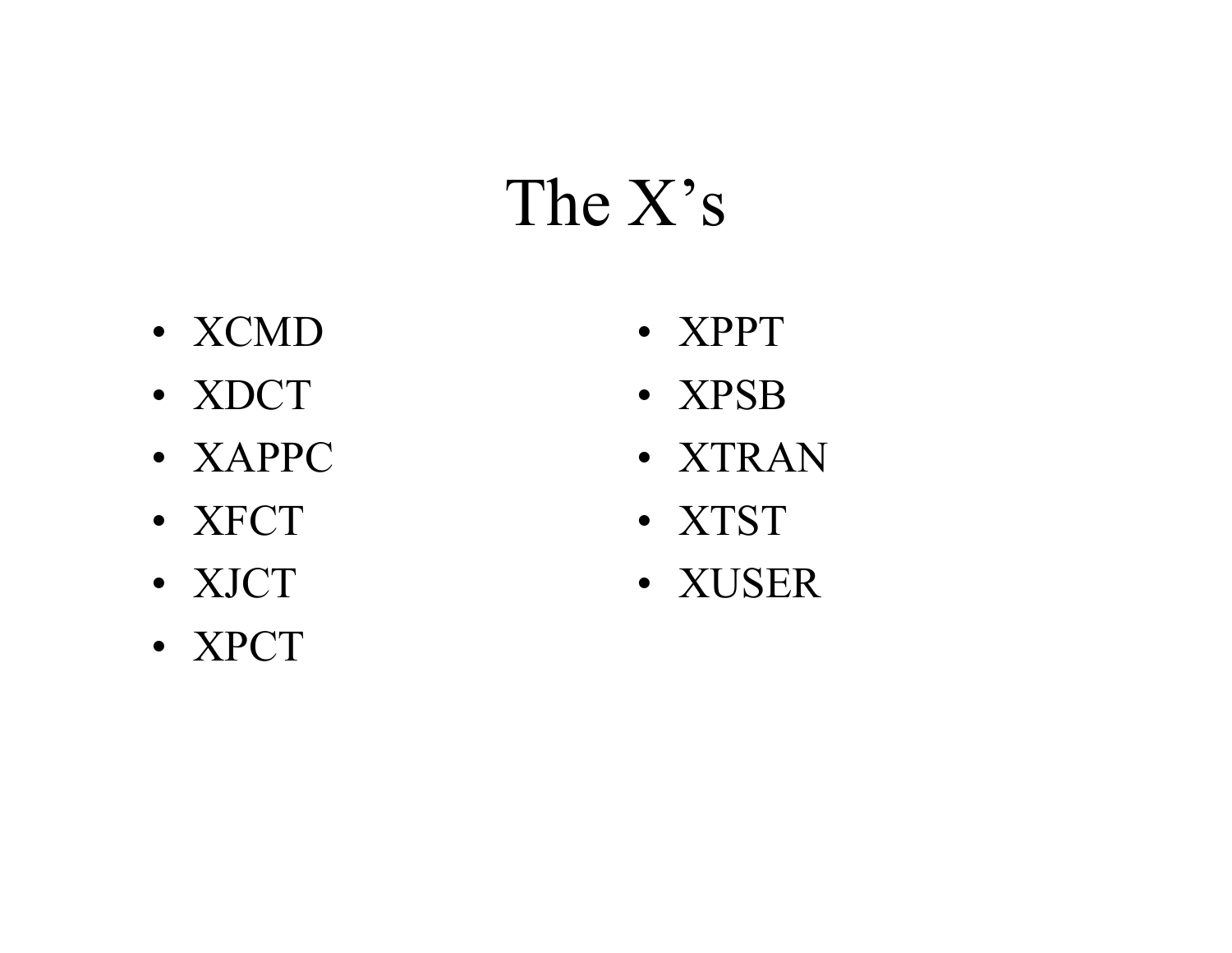## Controlling the X's

- Set in SIT
- •• Set in CA-Top Secret TSSPARMS file
	- Forces CA-Top Secret to override the SIT during CICS startup
	- Easier here with multiple production/test CICSs
	- FACILITY(CICSPROD=FACMATRX=YES)
	- FACILITY(CICSPROD=XCMD=YES)
	- FACILITY(CICSPROD=XFCT=NO)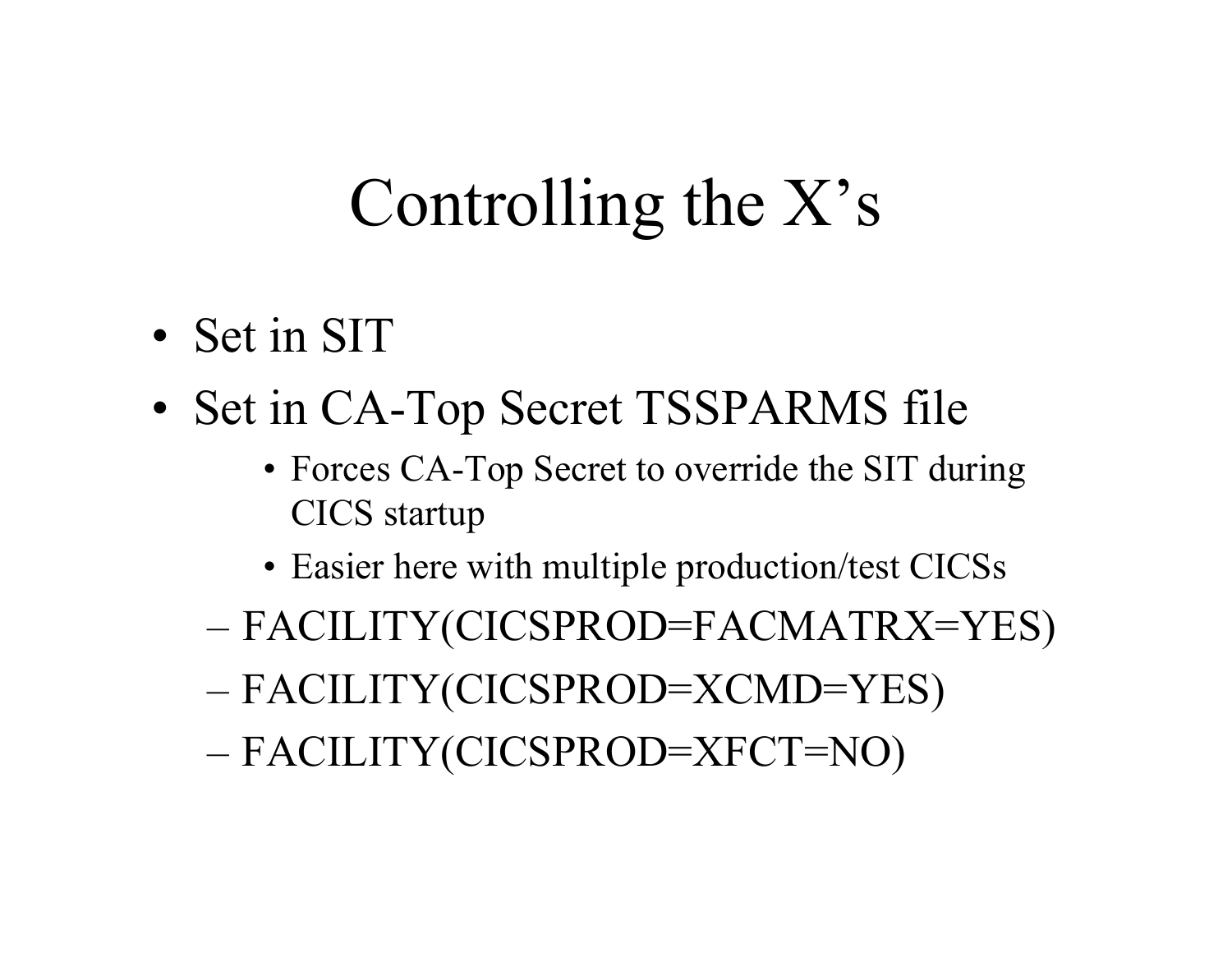# Facility

- CICS grouped by FACILITYs
- Assign a FACILITY when defining the ACID used by the CICS partition job
	- CREATE(CICSPRD) FACILITY(BATCH) MASTFAC(CICSPROD) PASS(xxxxxxxx,0) DEPT(IBMUSERS) NOSUSPEND NOSUBCHK NOVOLCHK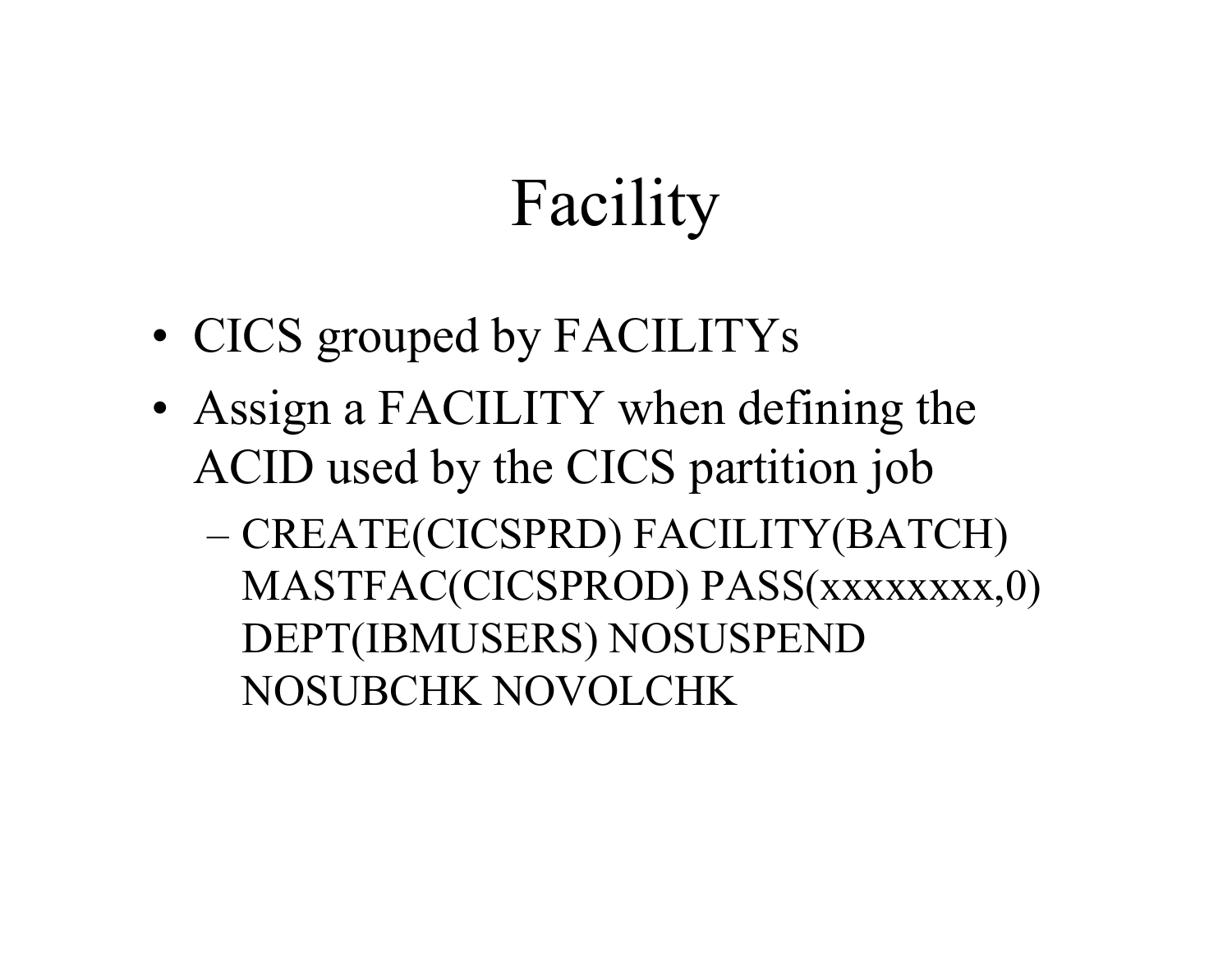- •FACILITY(CICSTEST=SIGN(M))
- •• FACILITY(CICSPROD=SIGN(M))
- •FACILITY(CICSTEST=WARNPW)
- •FACILITY(CICSTEST=DORMPW)
- •FACILITY(CICSPROD=WARNPW)
- •• FACILITY(CICSPROD=DORMPW)
- •AUTH(MERGE,ALLMERGE)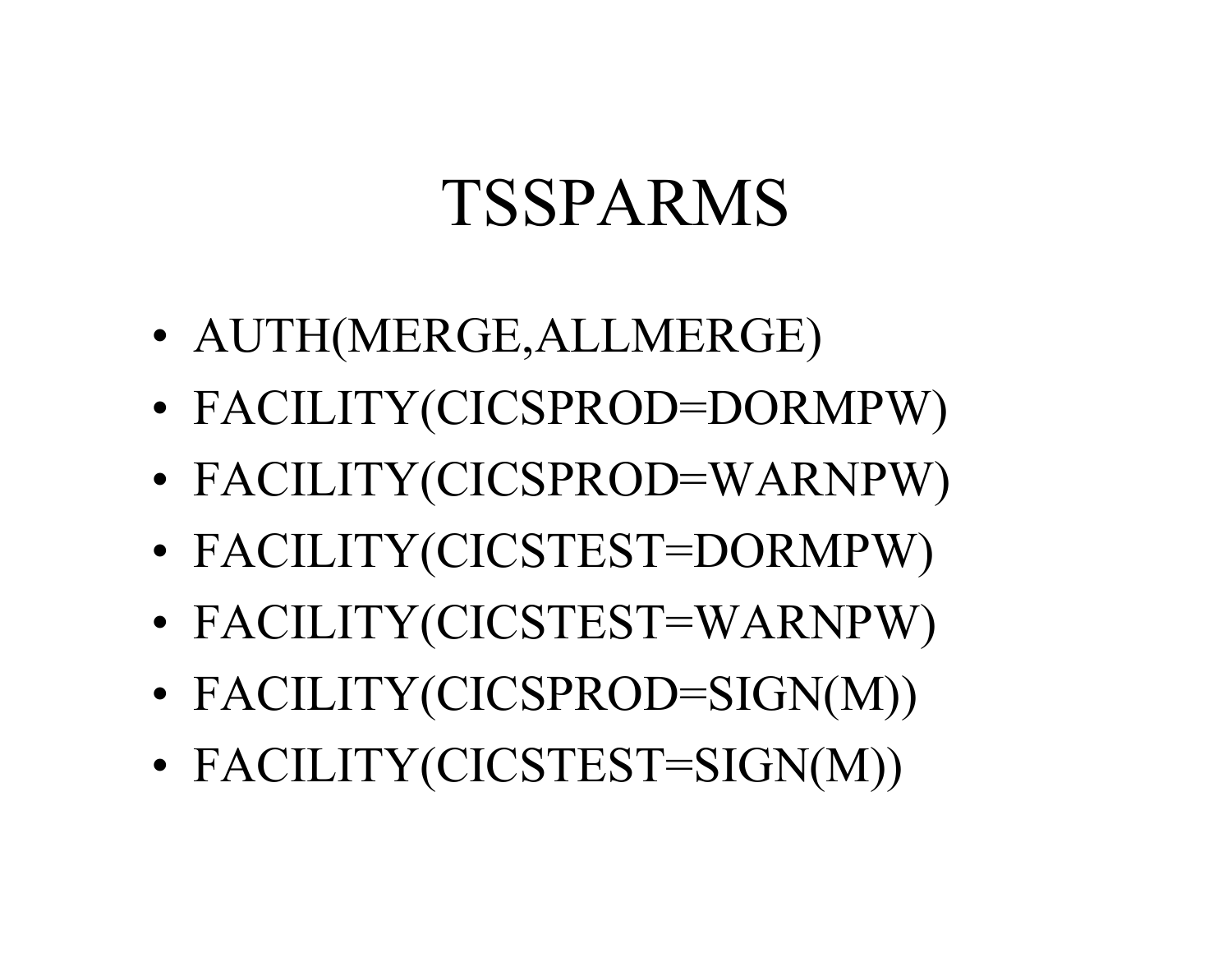- FAC(CICSPROD=NORNDPW)
- FAC(CICSPROD=NOSTMSG)
- FAC(CICSPROD=NOLUMSG)
- FAC(CICSPROD=PCTRESSEC=OVERRIDE)
- FAC(CICSPROD=XFCT=NO)
- FAC(CICSPROD=XCMD=YES)
- FAC(CICSPROD=FACMATRX=YES)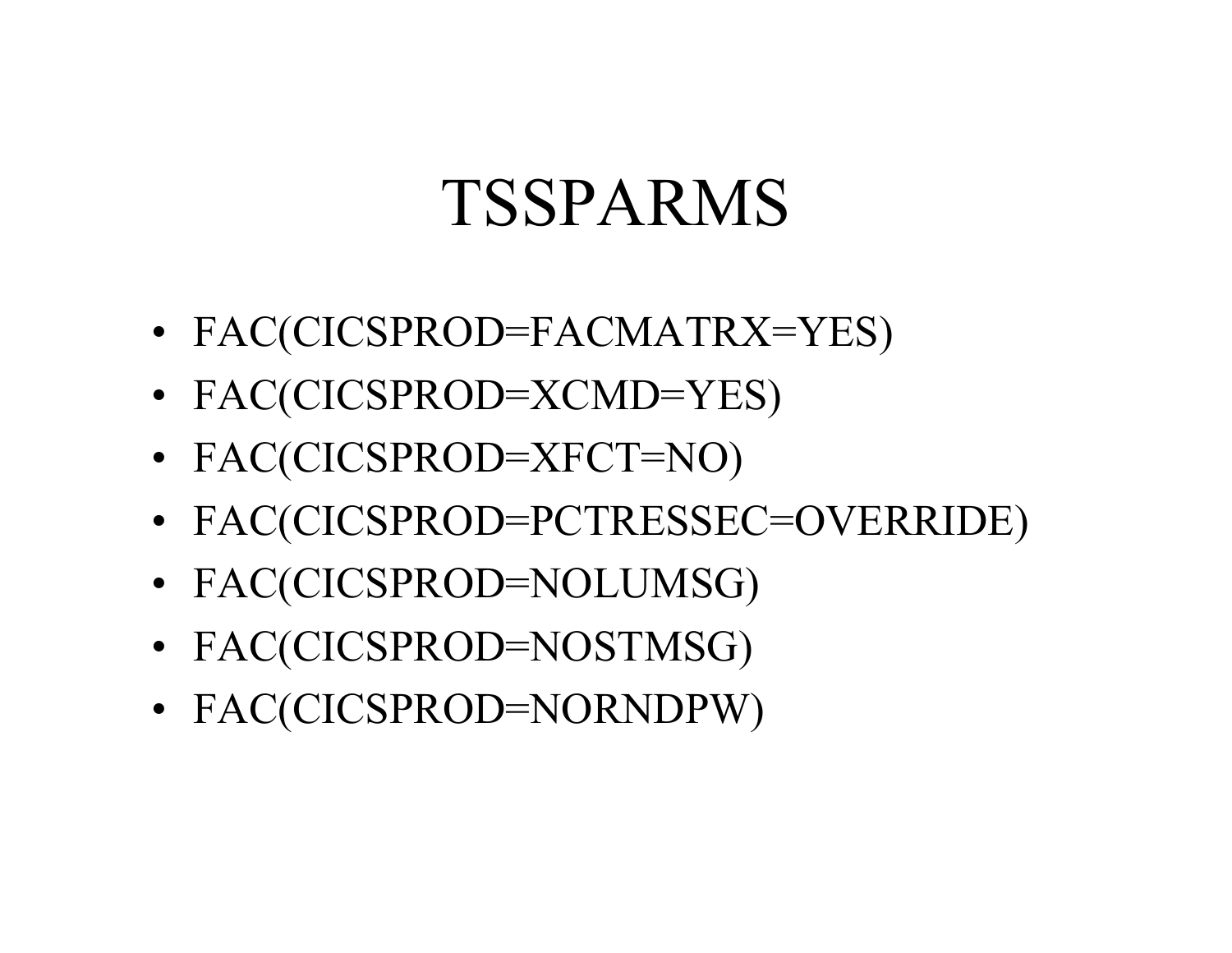- FAC(CICSPROD=BYPADD(SPI=PWRSPOOL))
- FAC(CICSPROD=BYPADD(SPI=INQUIRE))
- FAC(CICSPROD=BYPREM(SPI=SET))
- FAC(CICSPROD=BYPADD(SPI=SYSTEM))
- FAC(CICSPROD=BYPADD(CEMT=INQUIRE))
- FAC(CICSPROD=BYPREM(CEMT=SET))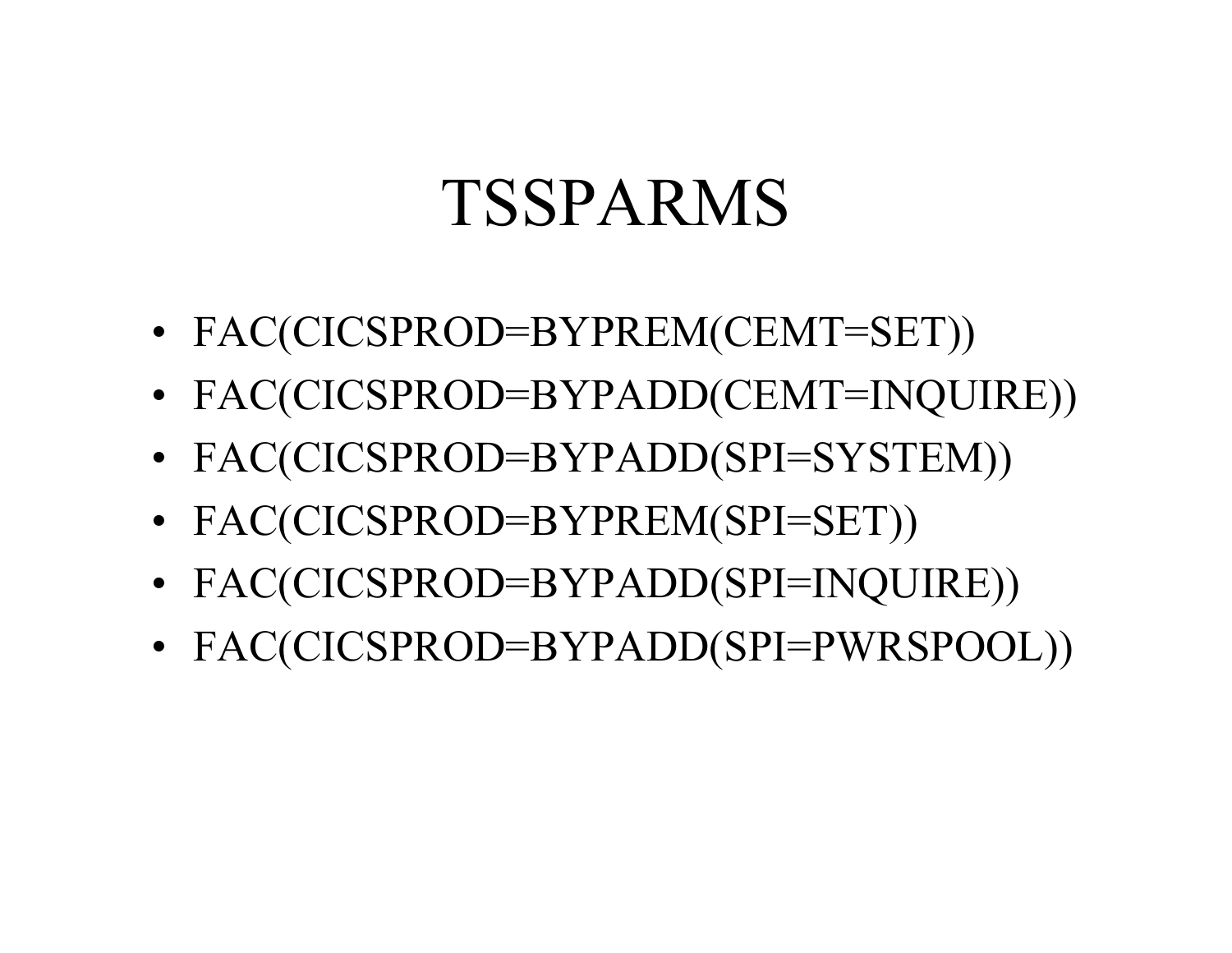- FAC(CICSPROD=BYPADD(PCT=SPYI)
- FAC(CICSPROD=BYPADD(PCT=SPYC))
- FAC(CICSPROD=BYPADD(TRANID=BMTP))
- FAC(CICSPROD=BYPADD(TRANID=SPYQ))
- FAC(CICSPROD=BYPADD(TRANID=SPYR))
- FAC(CICSPROD=BYPADD(TRANID=SPYC))
- FAC(CICSPROD=BYPADD(TRANID=M4SP))
- FAC(CICSPROD=BYPADD(TRANID=SESN))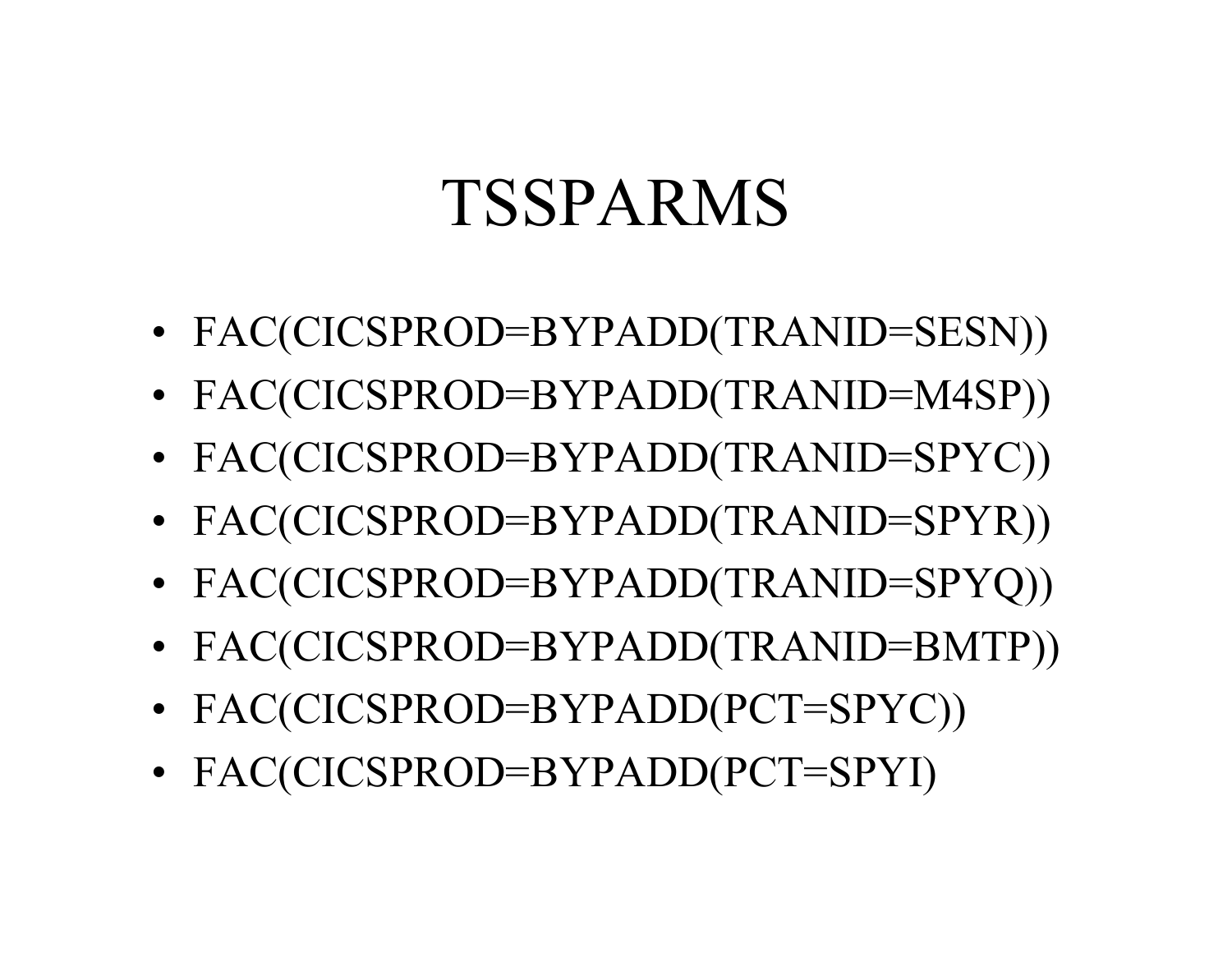## Miscellaneous

- Initial conversion was for VSE 2.4
	- During upgrade to VSE 2.5 and 2.6, required some additional security additions
		- STC (Started Task Command) only in OS/390 Manual
			- CA-TOP Secret Implementation: BATCH, STC, and APPC Guide; Release 5.1; OS/390
- Initial conversion was with first GA version of CA-Top Secret
	- During every upgrade of TSS, additions to the control file were required
		- Most times not documented
- Because we used PROFILES, changes were minor